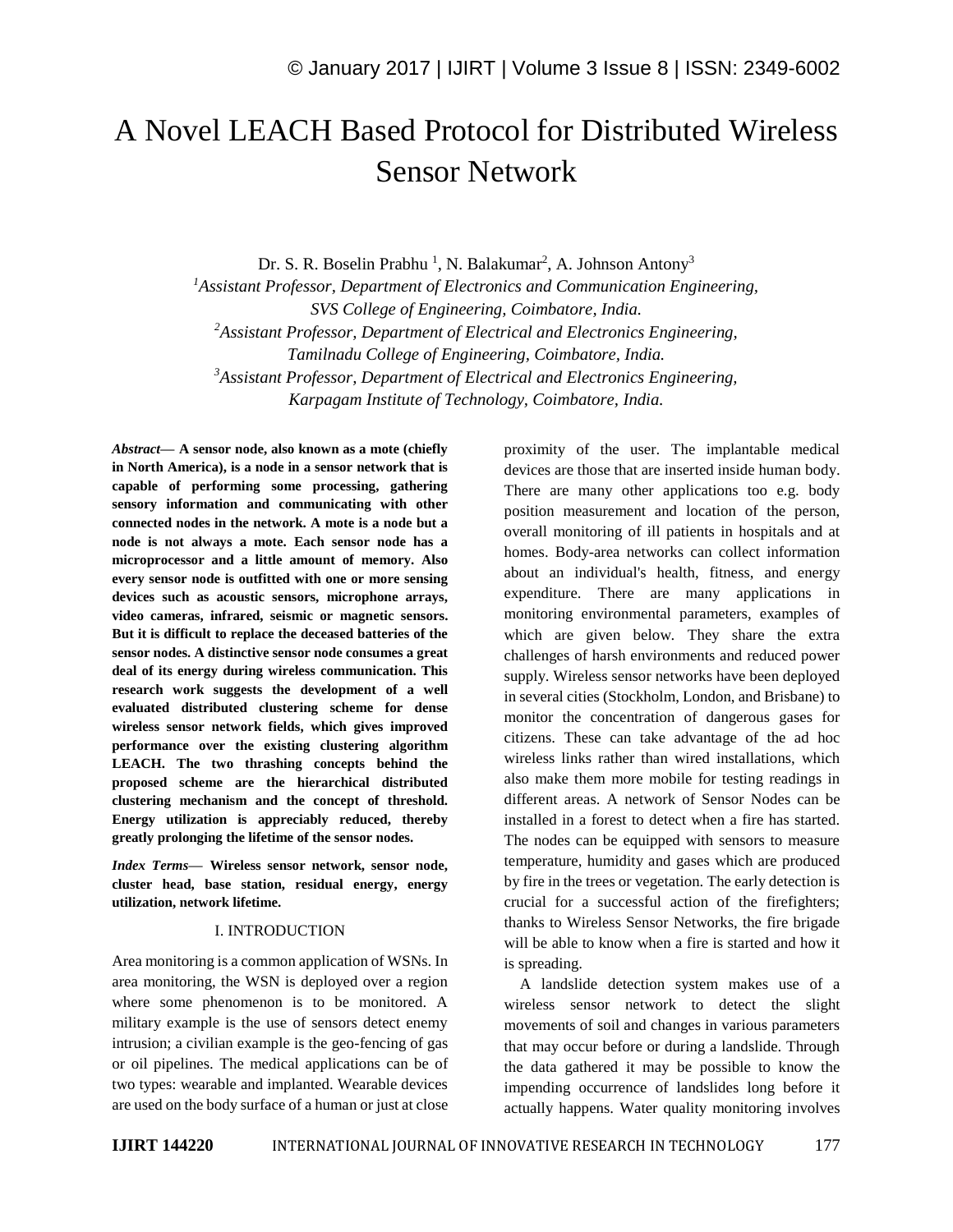analyzing water properties in dams, rivers, lakes and oceans, as well as underground water reserves. The use of many wireless distributed sensors enables the creation of a more accurate map of the water status, and allows the permanent deployment of monitoring stations in locations of difficult access, without the need of manual data retrieval. Wireless sensor networks can effectively act to prevent the consequences of natural disasters, like floods. Wireless nodes have successfully been deployed in rivers where changes of the water levels have to be monitored in real time.

Wireless sensor networks have been developed for machinery condition-based maintenance (CBM) as they offer significant cost savings and enable new functionality. Wireless sensors can be placed in locations difficult or impossible to reach with a wired system, such as rotating machinery and untethered vehicles. Due to the high density of servers racks in a data center, often cabling and IP addresses are an issue. To overcome that problem more and more racks are fitted out with wireless temperature sensors to monitor the intake and outtake temperatures of racks. As ASHRAE recommends up to 6 temperature sensors per rack, meshed wireless temperature technology gives an advantage compared to traditional cabled sensors. Wireless sensor networks are also used for the collection of data for monitoring of environmental information, this can be as simple as the monitoring of the temperature in a fridge to the level of water in overflow tanks in nuclear power plants. The statistical information can then be used to show how systems have been working.

The advantage of WSNs over conventional loggers is the "live" data feed that is possible. Monitoring the quality and level of water includes many activities such as checking the quality of underground or surface water and ensuring a country's water infrastructure for the benefit of both human and animal. It may be used to protect the wastage of water. Wireless sensor networks can be used to monitor the condition of civil infrastructure and related geo-physical processes close to real time, and over long periods through data logging, using appropriately interfaced sensors. Wireless sensor networks are used to monitor wine production, both in the field and the cellar [1-11].

Although wireless sensor nodes have existed for decades and used for applications as diverse as earthquake measurements to warfare, the modern development of small sensor nodes dates back to the 1998 Smart dust project and the NASA Sensor Webs Project. One of the objectives of the Smart dust project was to create autonomous sensing and communication within a cubic millimeter of space. Though this project ended early on, it led to many more research projects. They include major research centres in Berkeley NEST and CENS. The researchers involved in these projects coined the term mote to refer to a sensor node. The equivalent term in the NASA Sensor Webs Project for a physical sensor node is pod, although the sensor node in a Sensor Web can be another Sensor Web itself. Physical sensor nodes have been able to increase their capability in conjunction with Moore's Law. The chip footprint contains more complex and lower powered microcontrollers [12-17]. Thus, for the same node footprint, more silicon capability can be packed into it. Nowadays, motes focus on providing the longest wireless range (dozens of km), the lowest energy consumption and the easiest development process for the user.

More quantity of energy consumption in a WSN happens during wireless communications. The energy consumption when transmitting a single bit of data corresponds to thousands of cycles of CPU cycles of operations. These wireless sensor nodes assemble data from a sensing area which is probably inaccessible for humans. Data gathered from the sensing field are usually reported to remotely located base station (BS). This high redundancy of sensing power can greatly improve the sensing resolution and make sensor networks robust to swiftly varying environment. Some promising applications of wireless sensor networks are wildlife habit study, environmental observation and health care monitoring. Since wireless sensor nodes are power-constrained devices, long-haul transmissions ought to be kept minimum in order to expand the network lifetime.

Hence, direct communications between nodes and the base station are not intensely encouraged. An effectual methodology to perk up efficiency is to position the network into several clusters (figure 1), with every cluster electing one node as its leader or cluster head (CH) [18-21]. A cluster head collects data from other sensor nodes in its cluster, directly or hopping through added nearby nodes. The data composed from nodes of the same cluster are extremely correlated. Data can be amalgamated during the data aggregation course. The fused data will then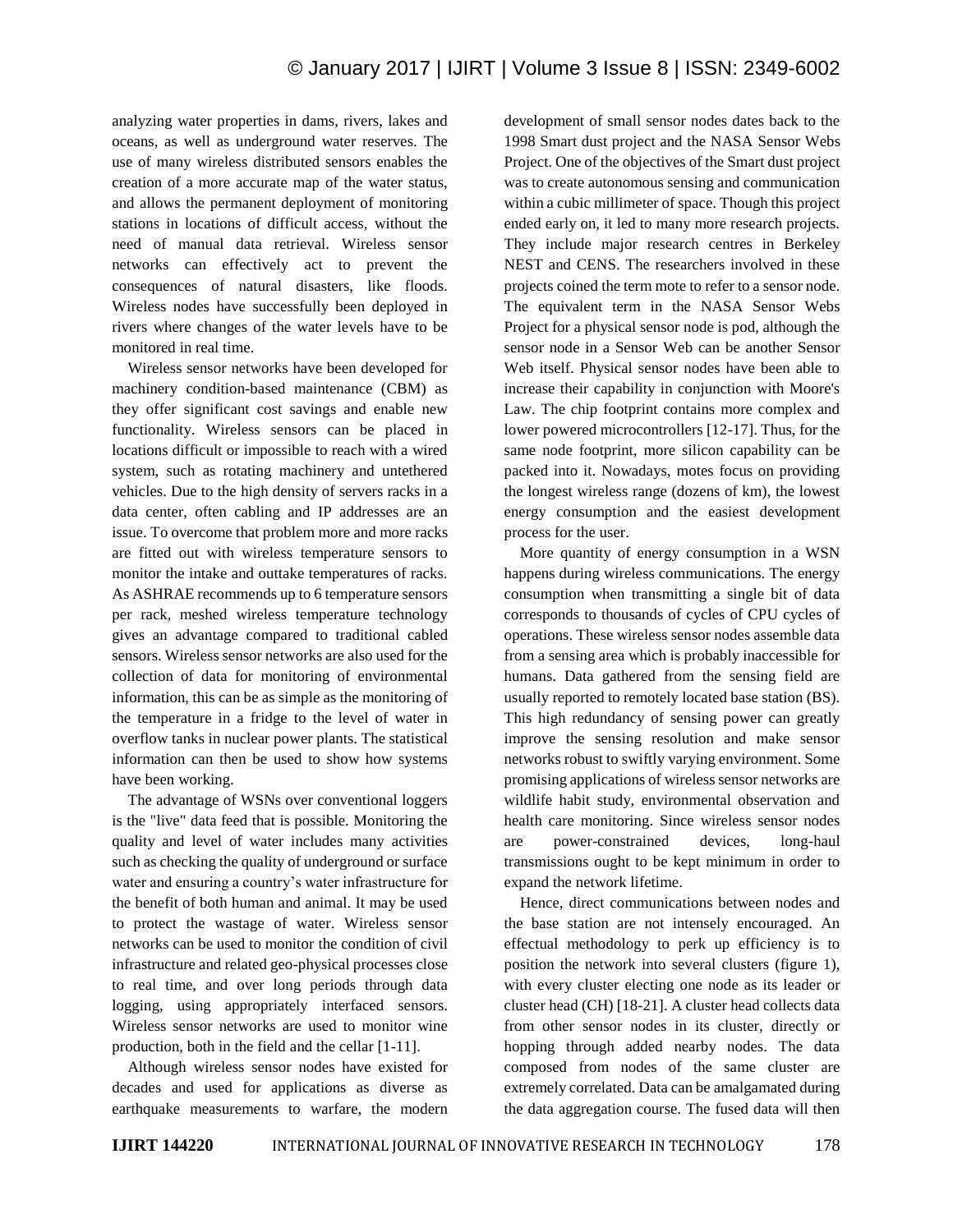be transmitted to the base station straightly or by multi-hop fashion. In such an arrangement, only CHs are required to transmit data over larger distances.



Figure 1: Clustering method in a sensor network

This paper gives a deep description about energy efficient hierarchical distributed clustering algorithm. The left over nodes will need to do only short-distance transmission. To distribute the workload of the cluster heads amidst the wireless sensor nodes, cluster CHs will be reelected from time to time. Clustering follows some likely advantages like localizing route setup within a cluster radius, utilization of bandwidth proficiently and makes best use of network lifetime. Since clustering makes use of the mechanism of data aggregation, needless communication between the sensor nodes, CH and BS is avoided [22-27]. Energy consumption of wireless sensor nodes is greatly trimmed down and the overall network life span can thus be prolonged.

## II. CERTAIN SURVEYS

Broad research efforts have been made to minimize the energy consumption and to prolong the lifetime of WSNs [28-30]. The algorithms described in this section are totally distributed and CH changes from node to node based on some parameters. They tend to differ mainly in the methodology by which the CH is elected. Bandyopadhyay and Coyle anticipated EEHC, which is a randomized clustering algorithm which organizes the sensor nodes into hierarchy of clusters with an aim of minimizing the total energy spent in the system to communicate the information collected by the sensors to the information processing center.

It has uneven cluster count, the immobile CH aggregates and relays the data to the BS. It is valid for extensive large scale networks. The odd drawback of this algorithm is that, few nodes reside un-clustered throughout the complete clustering process. Barker, Ephremides and Flynn proposed LCA [19], which is chiefly developed to avoid the communication collisions among the nodes by using a TDMA timeslot. It makes use of single-hop scheme, attains enhanced degree of connectivity when CH is selected randomly. The updated version of LCA, the LCA2 was implemented to diminish the number of nodes compared to the original LCA algorithm. The main fault of this algorithm is, the single-hop clustering results in the formation of many clusters and much energy is washed out. Nagpal and Coore anticipated CLUBS [20], which is implemented with a thought to form overlapping clusters with maximum cluster diameter of two hops.

The clusters are formed by local broadcasting and its convergence depends on the local compactness of the wireless sensor nodes. This algorithm can be implemented in asynchronous environment without dropping efficiency. The major problem is the overlapping of clusters, clusters having their CHs within one hop range of each other, both clusters will crumple and CH election process will restart. Demirbas, Arora and Mittal brought out FLOC [21], which exhibits double-band scenery of wireless radiomodel for communication.

The nodes can commune reliably with the nodes in the inner-band range and unreliably with the nodes that are in the outer-band range. It is scalable and thus exhibits self-healing potential. It achieves reclustering in even time and in a local manner, thereby finds valid in large scale networks. The key problem of the algorithm is, the nodes in the outer band exercise unreliable communication and the messages have the highest probability of getting vanished during communication. Ye, Li, Chen and Wu proposed EECS [22], which is based on the guessing that all CHs can communicate straight with the BS. The clusters have variable size, such that those nearer to the CH are larger in size and those farther from CH are smaller in size.

It is really energy efficient in intra-cluster communication and excellent upgrading of network lifetime. EEUC [23] is proposed for unvarying energy consumption within the network. It forms unalike clusters, with an assumption that each cluster can have variable sizes. Probabilistic selection of CH is the crucial drawback of this algorithm. Few nodes may be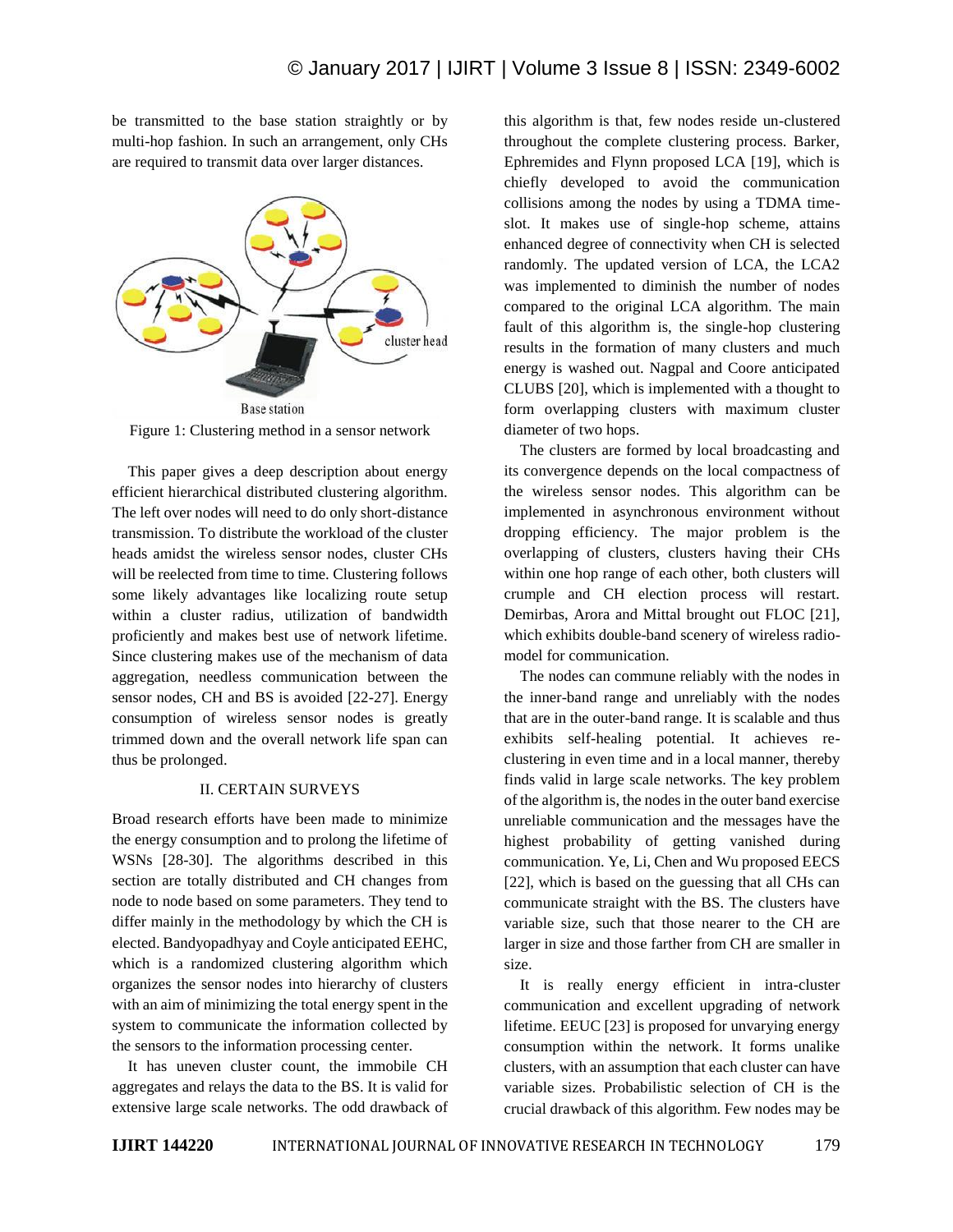gone without being part of any cluster, thereby no assurance that every node takes part in clustering mechanism. Yu, Li and Levy proposed DECA, which picks CH based on residual energy, connectivity and node identifier. It is deeply energy efficient, as it uses fewer messages for CH selection. The key trouble with this algorithm is that high possibility of incorrect CH selection which leads to discarding of all the packets sent by the sensor node. Ding, Holliday and Celik proposed DWEHC, which elects CH based on weight, a mixture of residual energy and its distance to neighboring nodes. It generates well balanced clusters, autonomous to network topology.

A node possessing principal weight in a cluster is nominated as CH. The algorithm constructs multilevel clusters and nodes in each cluster reach CH by relaying through other intermediate nodes. It shows a vast improvement in intra-cluster and inter-cluster energy consumption. The foremost problem occurs due to much energy utilization by numerous iterations until the nodes settle in most energy efficient topology. HEED [2] is a well distributed clustering algorithm in which CH selection is made by taking into account the residual energy of the nodes and the intra-cluster communication cost leading to prolonged network lifetime. It is clear that it can contain variable cluster count and supports heterogeneous sensor nodes. The CH is motionless which carries out data aggregation and relaying of the fused data to the BS.



Figure 2: Assessment of LEACH algorithm

The problems with HEED are its application restricted only to static networks, the assumption of complex probabilistic methods and multiple clustering

messages per node for CH selection even though it prevents arbitrary selection of CH. LEACH is one of the most well-liked clustering mechanisms for WSNs and it is considered as an envoy energy efficient protocol. In this protocol, sensor nodes are grouped jointly to form a cluster. In all the clusters, one sensor node is elected arbitrarily to act as a cluster head (CH), which collects data from its member nodes, aggregates them and then forwards to the base station. It separates the action unit into several rounds and each round consists of two phases, namely set-up phase and the steady state phase. During the set-up phase, clusters are shaped and cluster heads are selected.

Gone selecting itself as a CH, the node usually broadcasts an advertisement message which contains its own ID. The non-cluster head nodes can craft a decision, which cluster to join according to the strength of the received advertisement signal. After the decision is made, every non-cluster head node should transmit a join- request message to the chosen cluster head to state that it will be a member of the cluster. The cluster head produces and broadcasts the time division multiple-access (TDMA) schedule to change the data with non-cluster sensor nodes with no collision after it receives all the join-request messages.

The steady phase begins after the clusters are formed and the TDMA schedules are broadcasted. All the sensor nodes hurl their data to the cluster head once per round during their allocated transmission slot based on the TDMA schedule and in other time, they turn off the radio in order to diminish the energy consumption. However, the cluster heads must stay awake all the time. Therefore, it can get every data from the nodes within their own clusters. On receiving all the data from the cluster, the cluster head carry out data aggregation and onwards it to the base station directly. This is the whole process of steady phase. After a definite predefined time duration, the network will walk into the next round. LEACH is the simplest clustering protocol which prolongs the network lifetime when compared with multi-hop routing and static routing.

However, there are still some beating drawbacks that should be considered. LEACH does not take into account the residual energy to select cluster heads and to construct clusters. As a result, nodes with smaller energy may be selected as cluster heads and then die much earlier. Moreover, since a node selects itself as a cluster head only according to the assessment of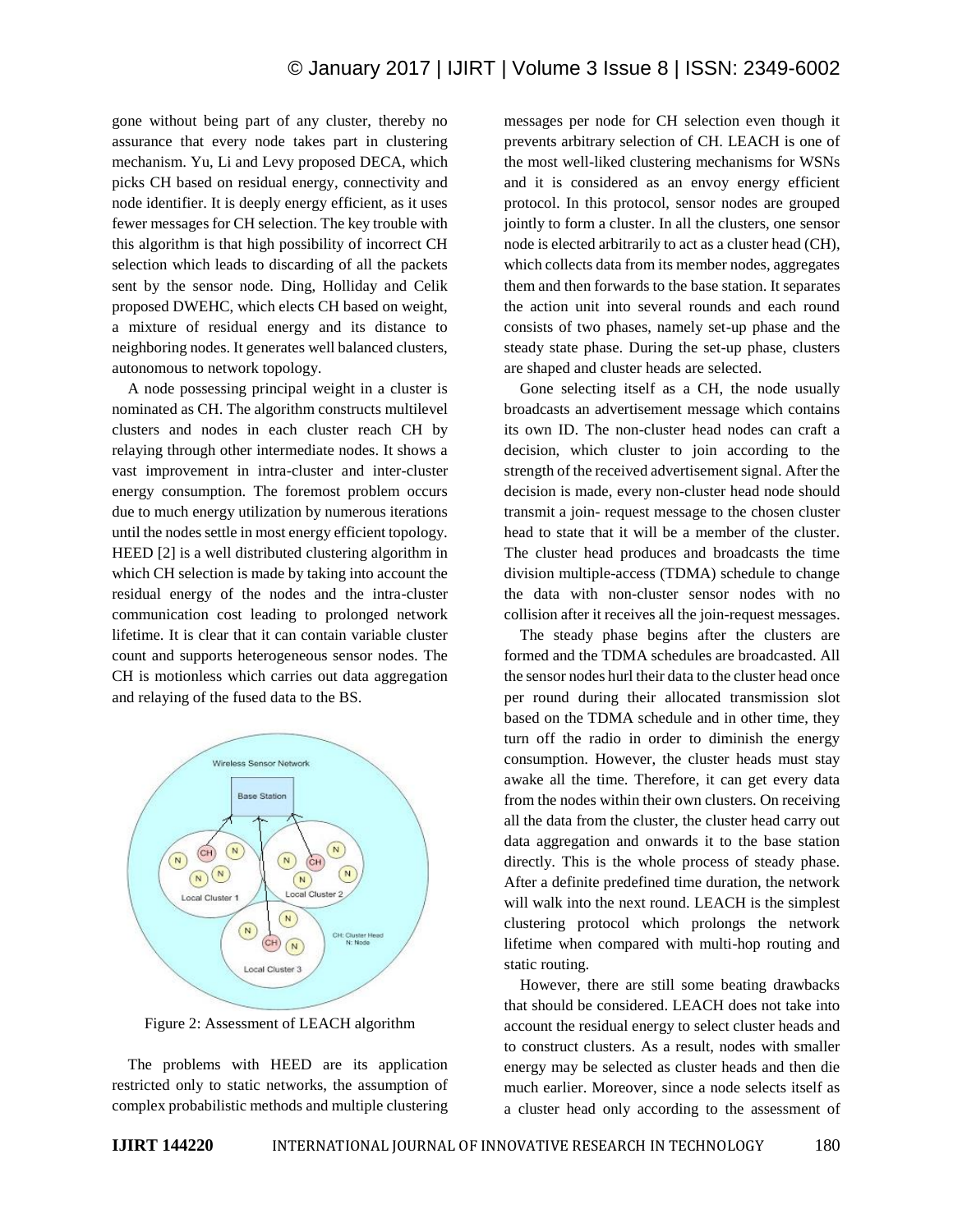probability, it is tough to guarantee the number of cluster heads and their distribution. To defeat the inadequacy in LEACH, a hierarchical distributed clustering means is proposed, where clusters are prearranged in to hierarchical layers. Instead of cluster heads directly sending the aggregated data to the base station, sends them to their next layer CHs. These cluster heads propel their data along with those received from lower level cluster heads to the next layer cluster heads. The cumulative process gets repeated and lastly the data from all the layers reach the base station.

#### III. PROPOSED SYSTEM

The first step in the creation of LEACH (Low Energy Adaptive clustering of Hierarchy), is the formation of clusters. More specifically, each sensor nodes decides whether or not to turn into the cluster head for the present round. The choice is based on the priority and on the number to time the node has been a cluster head so for. The cluster nodes brings jointly the data and send them to the cluster head. The radio to each cluster nodes can be turned off when there is no sensing takes place.



Figure 3: Assessment of the proposed algorithm

When all the data have been received, the cluster head aggregates the data in to distinct composite signal. The composite signal is then sent to the BS directly. LEACH protocol has the flaw, when periodic transmissions are unnecessary, thus causing pointless power consumption. The election of cluster head is based on priority, hence there is a option for weaker nodes to be drained because they are elected to be cluster heads as often as the stronger nodes. Moreover, the protocol is based on the assumptions that all nodes begin with the same amount of energy capacity in each election round and all the nodes can transmit with enough power to reach the base station if needed. Nevertheless, in many cases these assumptions are merely impractical. Also the base station should keep track on the sensor nodes in order to decide which node has the highest residual energy. Hence needless transmissions happen between the base station and cluster nodes, thereby causing increased power consumption.

The projected work suggests a new idea over the existing techniques. In case of existing technique (figure 2), the aggregated data is sent to the base election directly by the CH, which leads to additional energy usage. In the proposed algorithm the aggregated data is forwarded only to the next layer cluster head (figure 3), cutting down the communication distance between CH and the BS. Two thresholds are engaged namely hard threshold and soft threshold. Hard threshold is the bare minimum possible value, of an attribute to activate a wireless sensor node to switch on its transmitter and transmit to the cluster head. Soft threshold is a modest change in the value of the sensed attribute that triggers the node to switch on its transmitter and transmit data.

The hard threshold tries to trim down the number of transmission by allowing their nodes to transmit only when the sensed aspect is beyond a critical value. In a similar way, the soft threshold further lessens the number of transmissions that might have or else occurred when there is little or no change in the sensed attribute. At each cluster change, the values of both the thresholds can be altered and thus enabling the user to control the tradeoff between energy efficiency and data accuracy.

This technique reduces unwanted transmissions, trimming down the energy utilization. The main actions in the set-up phase are election of candidate nodes, selection of cluster heads, scheduling at every cluster and discovery of cluster head for CH-to-CH data transmission. During set-up phase, each node first decides whether or not it can become a candidate node in each region for the current round. This selection is based on the value of the threshold  $T(n)$  as used in LEACH protocol. As seen in equation 1, p must be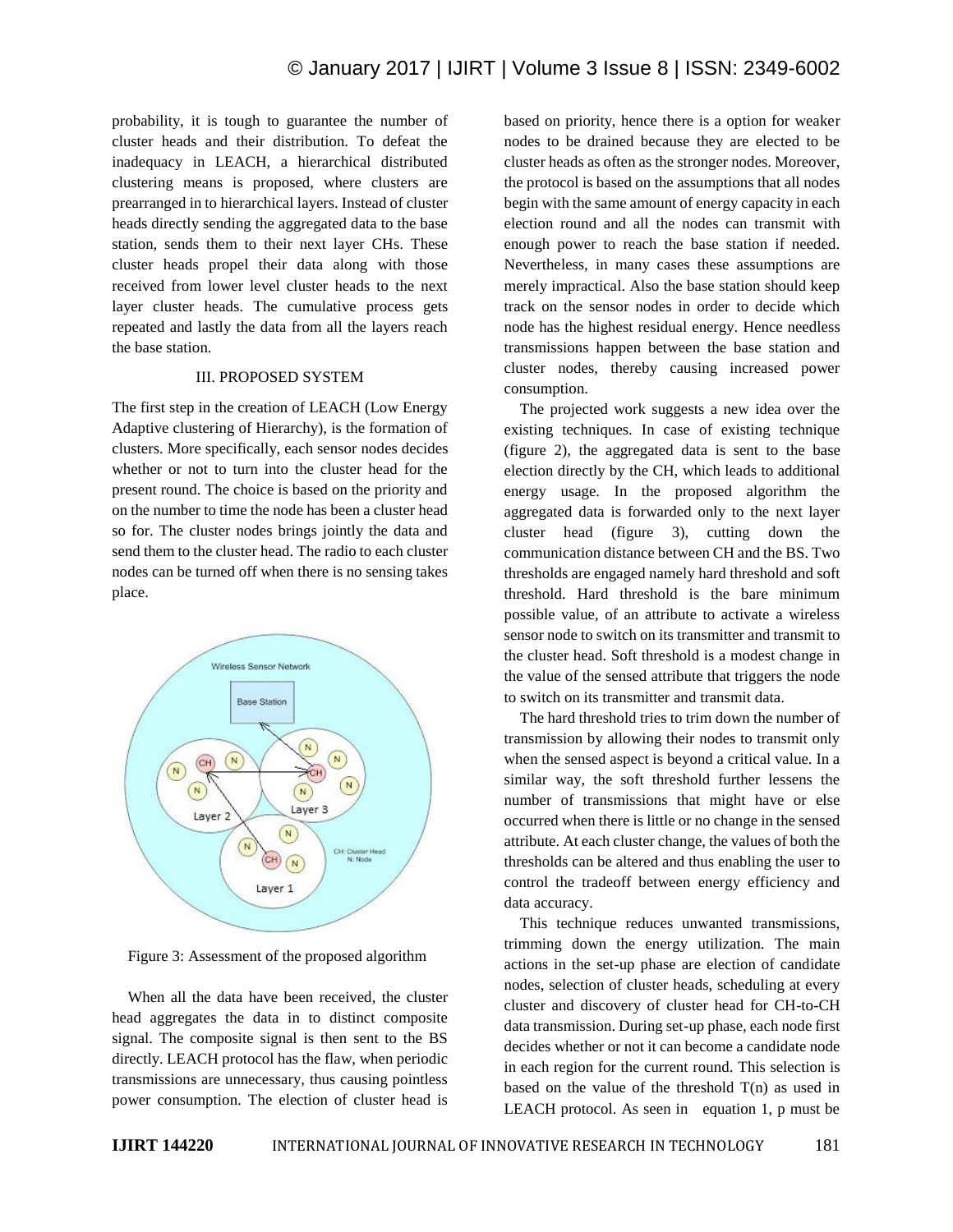given a large value in order to elect many candidate nodes. The cluster heads are elected amid the candidate nodes. An advertisement message is used to elect cluster heads. For this, the candidate nodes employ a CSMA MAC protocol. Every candidate node broadcasts an advertisement message within its transmission range and is dependent on the utmost distance between these levels. In the proposed scheme, the advertisement range is given twice the maximum distance to cover other levels. When a candidate node is situated within  $a \times$  Advertisement Range where the value of a is predetermined between 0 and 1, it has to give up the ability of candidate node and has to end up joining the competition.

An ordinary node, by contrast, decides the cluster to which it will fit in for this round. This preference is based on the signal strength of the advertisement message. After each node has decided to which cluster it belongs, node have to transmit its data to the suitable cluster head. After cluster head receives all the messages from the nodes that would like to be incorporated in the cluster and based on the number of nodes contained in the cluster, the cluster head creates a TDMA schedule and allots each node a time slot when it can transmit.

Each cluster head broadcasts this equivalent schedule back to the nodes in the cluster. After schedule creation, each cluster head performs cluster head detection to discover an upward cluster head to reach the sink. For this, each cluster head employs two-way handshake technique, with REQ and ACK messages. Every cluster head broadcasts REQ message within the advertisement range. Upward CH on receiving this REQ message transmits ACK message back to the CH that had transmitted the REQ message.

The steady-state phase of the planned scheme is analogous to other cluster-based protocols. Major activities of this phase are sensing and transmission of the sensed data. Every nodes senses and transmits the sensed data to its cluster head according to their own time schedule. When all the data has been received, the cluster head carry out data aggregation in order to reduce the amount of data. Lastly, each cluster head transmits data to the sink along the CH-to-CH routing path which have been fashioned during the set-up phase. After all the data is transmitted or a definite time is elapsed, the network leaves back into the setup phase again and the next round begins by electing the candidate nodes.

## IV. CONCLUSION

The main trait of this proposed algorithm compared to the existing clustering mechanism (LEACH), is that the entire aggregated data is transmitted by the cluster head to the base station by forwarding through next higher layer cluster heads. Also soft threshold and hard threshold concepts are employed to further lessen the number of transmission from cluster head to the base station. Hence energy wastage by long distance transmission is avoided, thereby reducing energy utilization to a great extent. The node death rate is reduced to a better extent compared to the existing LEACH algorithm.

## REFERENCES

- [1] Heinzelman, Chandrakasan, H.Balakrishnan, (2002), "An application specific protocol architecture for wireless microsensor networks", IEEE Transactions on Wireless Communication Volume 1, Number 4, Pages 660-670.
- [2] Hamid Ali Abed Al-Asadi, "Temperature dependence of the lasing characteristics of vertical cavity surface emitting lasers," Engineering Journal of Technology University, Vol. 145, 1994.
- [3] Boselin Prabhu S.R. and Sophia S., "Environmental monitoring and greenhouse control by distributed sensor Network", International Journal of Advanced Networking and Applications, 5(5), 2014.
- [4] Boselin Prabhu S.R. and Sophia S., "Greenhouse control using wireless sensor network", Scholars Journal of Engineering and Technology, 2(4), 2014.
- [5] Hamid Ali Abed Al-Asadi, "Temperature dependence of the noise characteristics of Multiisection semiconductor lasers," Science Journal, vol. 7, No. 3, 2001.
- [6] Hamid Ali Abed Al-Asadi, "Linewidth characteristics of vertical cavity surface emitting lasers due to external optical feedback," Science Journal, vol. 8, 2001.
- [7] Boselin Prabhu S.R. and Sophia S., 'Modern cluster integration of advanced weapon system and wireless sensor based combat system',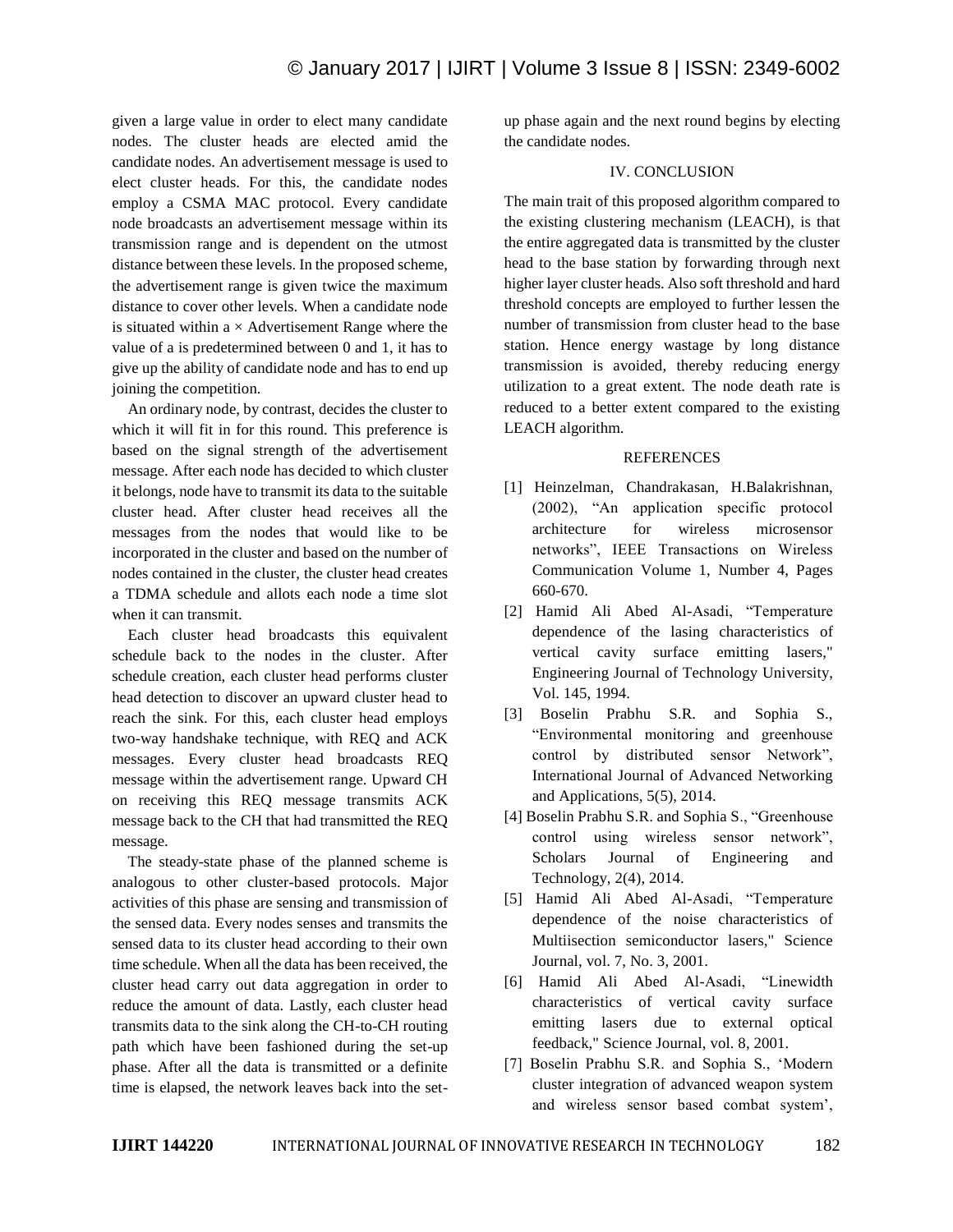Scholars Journal of Engineering and Technology, 2(6A), 2014.

- [8] Boselin Prabhu S.R. and Sophia S., 'A review of efficient information delivery and clustering for drip irrigation management using WSN', International Journal of Computer Science and Business Informatics, 14(3), 2014.
- [9] Hamid Ali Abed Al-Asadi, "Linewidth characteristics of vertical cavity surface emitting lasers due to external optical feedback," Science Journal, vol. 8, 2002.
- [10] Hamid Ali Abed Al-Asadi, "Theoretical investigation of spectral linewidth properties of double fused 1.3 um MQW-VCA in reflection and transition modes," Tikrit Journal for Pure Science, vol. 8, No. 2, 2002.
- [11] Boselin Prabhu S.R. and Sophia S., 'Mobility assisted dynamic routing for mobile wireless sensor networks', International Journal of Advanced Information Technology, 3(3), 2013.
- [12] Boselin Prabhu S.R. and Sophia S., 'A review of energy efficient clustering algorithm for connecting wireless sensor network fields', International Journal of Engineering Research and Technology, 2(4), 2013.
- [13] Hamid Ali Abed Al-Asadi, "Vertical cavity amplifiers and its cavity length dependence the saturation power and quantum efficiency," Tikrit Journal of Pure Science, vol. 9, No. 2, 2003.
- [14] Hamid Ali Abed Al-Asadi, "Effects of pump recycling technique on stimulated Brillouin scattering threshold: A theoretical model," Optics. Express, Vol. 18, No. 21, pp. 22339- 22347 Impact factor: 3.88, 2010.
- [15] Boselin Prabhu S.R. and Sophia S., 'Variable power energy efficient clustering for wireless sensor networks', Australian Journal of Basic and Applied Sciences, 7(7), 2013.
- [16] Boselin Prabhu S.R. and Sophia S., 'Capacity based clustering model for dense wireless sensor networks', International Journal of Computer Science and Business Informatics, 5(1), 2013.
- [17] Hamid Ali Abed Al-Asadi, "Brillouin Linewidth Characterization in Single Mode Large Effective Area Fiber through the Co-Pumped Technique," International Journal of Electronics, Computer and Communications

Technologies (IJECCT), Vol. 1(1), pp. 16-20, 2010.

- [18] Boselin Prabhu S.R. and Sophia S., 'An integrated distributed clustering algorithm for dense WSNs', International Journal of Computer Science and Business Informatics, 8(1), 2013.
- [19] Boselin Prabhu S.R. and Sophia S., 'A research on decentralized clustering algorithms for dense wireless sensor networks', International Journal of Computer Applications, 57(20), 2012.
- [20] Hamid Ali Abed Al-Asadi, "Analytical study of nonlinear phase shift through stimulated Brillouin scattering in single mode fibre with pump power recycling technique,", Volume 13 Number 10, Journal of Optics. Impact factor: 1.99, 2011.
- [21] Hamid Ali Abed Al-Asadi, "Architectural Analysis of Multi-Agents Educational Model in Web-Learning Environments," Journal of Emerging Trends in Computing and Information Sciences, Vol. 3, No. 6, June 2012.
- [22] Boselin Prabhu S.R. and Sophia S., 'Hierarchical distributed clustering algorithm for energy efficient wireless sensor networks', International Journal of Research in Information Technology, 1(12), 2013.
- [23] Boselin Prabhu S.R. and Sophia S., 'Real-world applications of distributed clustering mechanism in dense wireless sensor networks', International Journal of Computing Communications and Networking, 2(4), 2013.
- [24] Balakumar N. and Boselin Prabhu S.R.., "Literature and Comparative Survey of Future Wireless Communication", Galaxy: International Multidisciplinary Research Journal, 4(1), 2016.
- [25] Elavarasan S. and Balakumar N., "A Research" on Wireless Power Transmission using Distinguished Methodologies", International Journal of Research and Engineering, Volume 3, Number 7, 2016.
- [26] Balakumar N. and Boselin Prabhu S.R.., "Evaluation of Quality in Network and Interoperable Connectivity between IP Networks", International Journal of Current Engineering and Scientific Research (IJCESR), Volume 3, Issue 9, pp. 81-85, 2016.